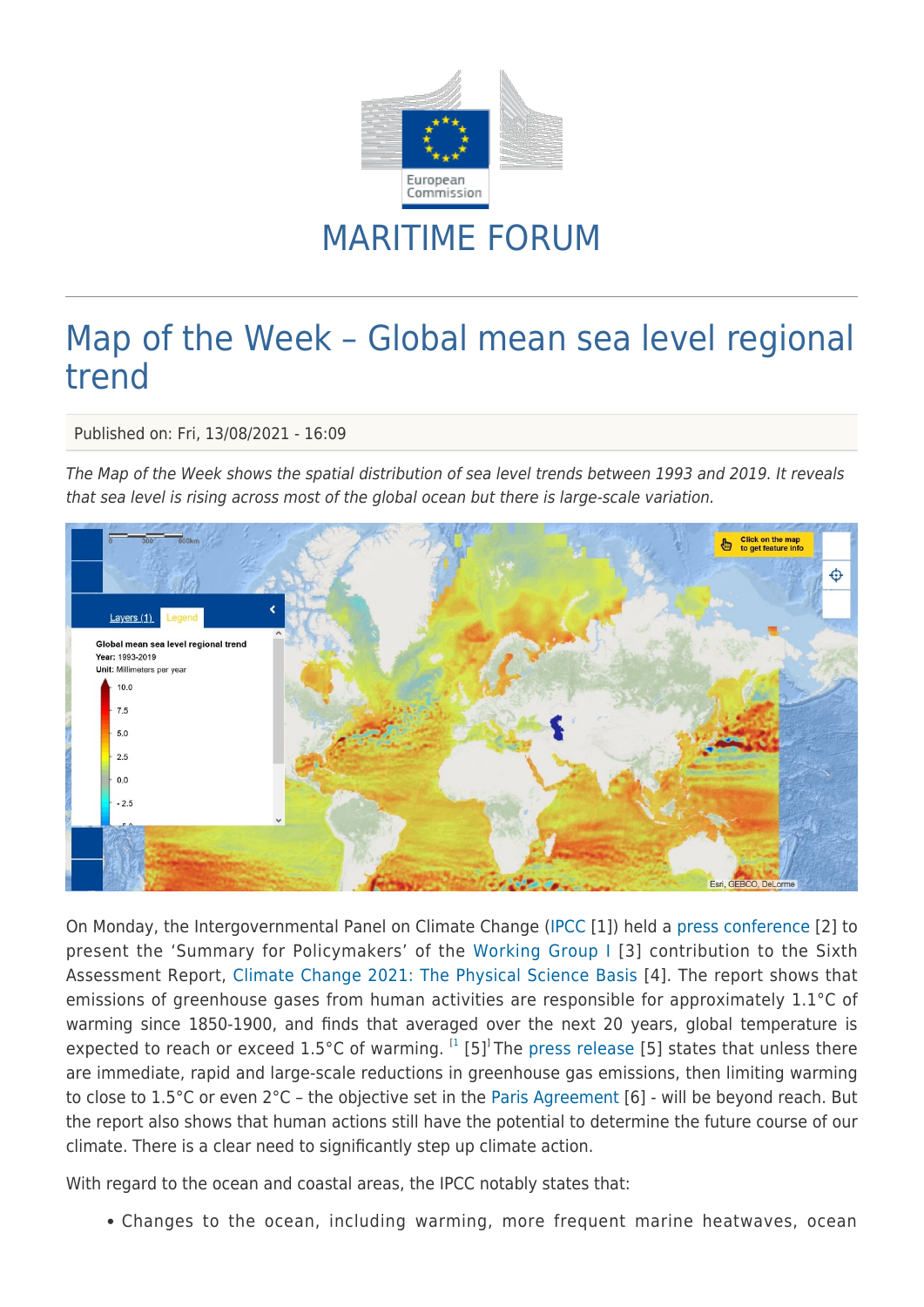acidification, and reduced oxygen levels have been clearly linked to human influence. These changes affect both ocean ecosystems and the people that rely on them, and they will continue throughout at least the rest of this century.  $^{[1]}$  $^{[1]}$  $^{[1]}$  [5]<sup>]</sup>

- Coastal areas will see continued sea level rise throughout the 21st century, contributing to more frequent and severe coastal flooding in low-lying areas and coastal erosion. Extreme sea level events that previously occurred once in 100 years could happen every year by the end of this century.  $^{\rm I1}$  $^{\rm I1}$  $^{\rm I1}$  [5] $^{\rm I}$
- Many changes due to past and future greenhouse gas emissions are irreversible for centuries to millennia, especially changes in the ocean, ice sheets and global sea level.  $^{[2]}$  $^{[2]}$  $^{[2]}$  [7]

The [Regional Factsheet about the ocean](https://www.ipcc.ch/report/ar6/wg1/downloads/factsheets/IPCC_AR6_WGI_Regional_Fact_Sheet_Ocean.pdf) [8] summarizes key findings and presents projections for sea surface temperature, sea level rise, pH at surface and sea ice concentration change resulting from simulations using climate models. The [Regional Factsheet for Europe](https://www.ipcc.ch/report/ar6/wg1/downloads/factsheets/IPCC_AR6_WGI_Regional_Fact_Sheet_Europe.pdf) [9] states that regardless of level of global warming, relative sea level will rise in all European areas except the Baltic Sea, at a rate close to or exceeding global mean sea level. Changes are projected to continue beyond 2100. Extreme sea level events will become more frequent and more intense, leading to more coastal flooding. Shorelines along sandy coasts will retreat throughout the 21st century.

A new tool made available with the new IPCC report - the [IPCC Interactive Atlas](https://interactive-atlas.ipcc.ch/) [10] - makes it possible to see how different variables, including sea level rise, could evolve in the near-term, medium-term and long-term depending on the different scenarios analysed ranging from very low CO<sub>2</sub> emissions to very high  $\mathsf{CO}_2$  emissions.

Explore the Map of the Week to learn about the spatial distribution of sea level trends between 1993 and 2019. How this map will evolve in the coming years - how much sea levels will rise - depends on us and on our actions to reduce greenhouse gases emissions. The IPCC report and the [IPCC](https://interactive-atlas.ipcc.ch/) [Interactive Atlas](https://interactive-atlas.ipcc.ch/) [10] provide key information that shows the impacts that reductions in greenhouse gas emissions can have. It also provides important insight for risk assessment and climate change adaptation.

What can you do?

- Learn about the [European Climate Pact](https://europa.eu/climate-pact/index_en) [11] and identify what you can do to reduce greenhouse gas emissions;
- Search the [Climate-ADAPT](https://climate-adapt.eea.europa.eu/) [12] website to learn more about climate change adaptation, identify how climate change could impact you and how you could adapt to these changes;
- Learn about the activities of the [EU4Ocean Coalition](https://webgate.ec.europa.eu/maritimeforum/en/frontpage/1482) [13] and join its members to work on Ocean Literacy. Participate in the '[Make Europe Blue](https://webgate.ec.europa.eu/maritimeforum/en/frontpage/1647) [14]' campaign and submit your pledge for the ocean. Take part in the [EU4Ocean Ocean Literacy Baltic Sea-Basin Event](https://webgate.ec.europa.eu/maritimeforum/en/node/6382) [15] on 26-27 August 2021 and the [EU4Ocean Ocean Literacy Mediterranean Sea basin event](https://webgate.ec.europa.eu/maritimeforum/en/node/6360) [16] on 24-27 September 2021 to learn about these sea-basins.

## **[Access the map](https://ec.europa.eu/maritimeaffairs/atlas/maritime_atlas/#lang=EN;p=w;bkgd=5;theme=128:0.8;c=-370267.75941552594,6456059.780637493;z=2;e=t)** [17]

The data in this map are provided by [Copernicus Marine Service](https://marine.copernicus.eu/) [18].

[[1](https://www.ipcc.ch/site/assets/uploads/2021/08/IPCC_WGI-AR6-Press-Release_en.pdf)<sup>[5]]</sup> [https://www.ipcc.ch/site/assets/uploads/2021/08/IPCC\\_WGI-AR6-Press-Release\\_en.pdf](https://www.ipcc.ch/site/assets/uploads/2021/08/IPCC_WGI-AR6-Press-Release_en.pdf) [5]

 $^{[2 [7]]}$  $^{[2 [7]]}$  $^{[2 [7]]}$ [https://www.ipcc.ch/report/ar6/wg1/downloads/report/IPCC\\_AR6\\_WGI\\_Headline\\_Statements.pdf](https://www.ipcc.ch/report/ar6/wg1/downloads/report/IPCC_AR6_WGI_Headline_Statements.pdf) [7]